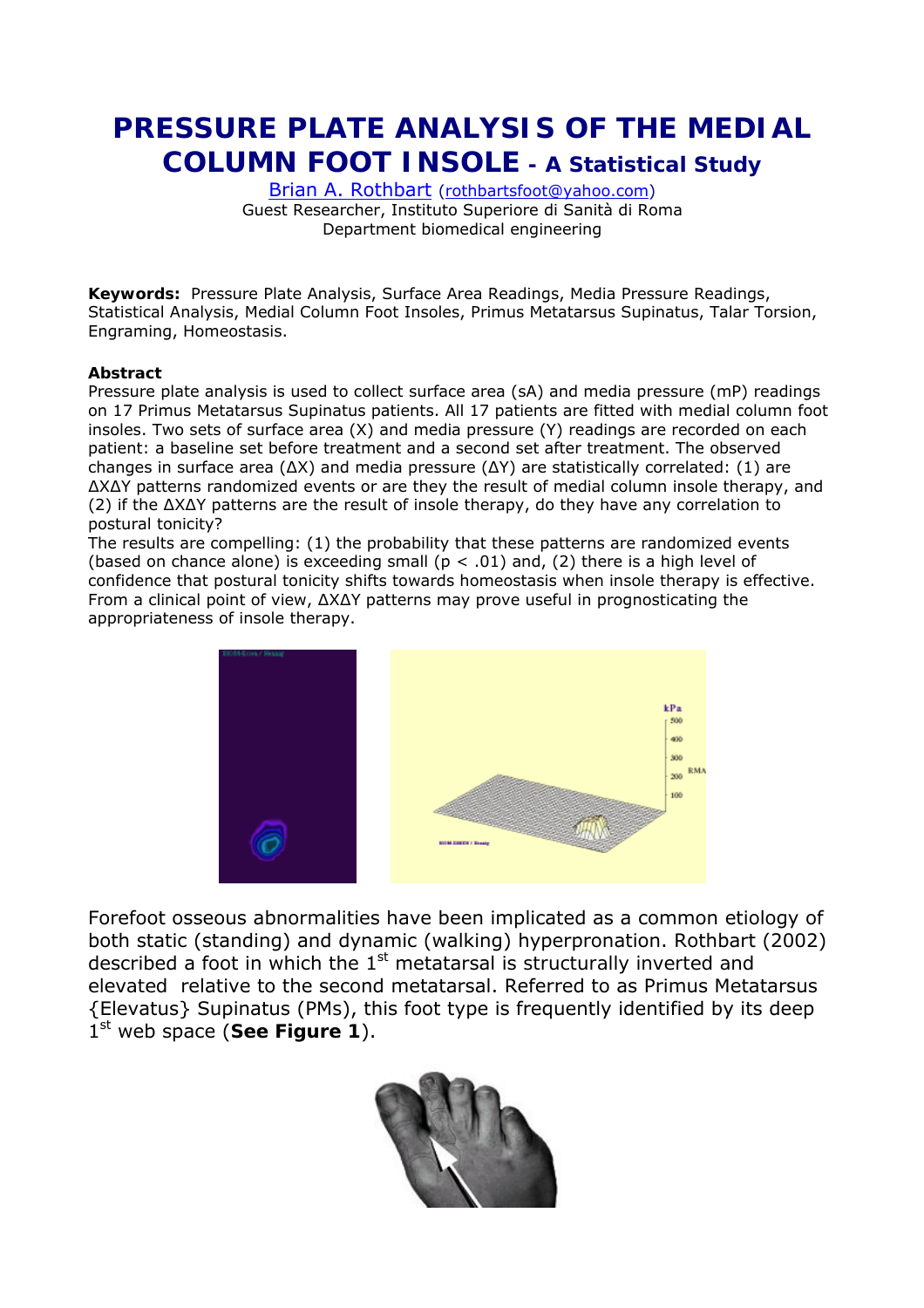Figure 1. Deep 1<sup>st</sup> Web Space. The 1<sup>st</sup> metatarsal is shorter than the  $2^{nd}$  metatarsal creating the deep  $1^{st}$  web space. This relative shortness of the  $1<sup>st</sup>$  metatarsal frequently occurs in the Rothbart Foot Structure.

The etiology of PMs has been linked to a lack or deficiency in the embryological development of the talus. Clinically, Primus Metatarsus Supinatus is quantified using microwedges (**See Figure 2**).



**Figure 2**. **Measuring PMs (Right Foot).** *Patient Standing, Vision Straight Forward*. Locate the medial talocalcaneal (subtalar) joint. This easily palpable joint is approximately one finger width below and in front of the medial malleolus (21). Keeping your finger on the medial subtalar joint, have your patient slowly rotate their hips, first counterclockwise and then clockwise. This will pronate (evert) and supinate (invert) the right foot respectively. Guide the foot through this range of motion until the upper and lower margins of the subtalar joint feel congruous (parallel) to one another (22). This is the anatomical neutral position of the subtalar joint. If the subtalar joint is pronated or supinated, the joint space will feel collapsed (obliterated) or cavernous respectively. While maintaining this STJ *n*P, slide the microwedge (30) underneath the  $1<sup>st</sup>$  metatarsal head until slight resistance is encountered from the bottom of the foot. Record the PMs value (vertical displacement between the  $1<sup>st</sup>$  metatarsal head and ground). Repeat this protocol for the other foot.

PMs values falling between 10 and 30 mm are referred to as the Rothbart Foot Structure (RFs).

Two distinct *compensatory* patterns have been clinically observed by this author in the RFs patient: bracing and releasing.

**Bracers** tend to display a cavus arch (off weight bearing), contracted toes (on weight bearing). Lateral heel wear patterns are pathognomonic for bracers. Their pressure plate surface area readings are relatively low (less inner arch contact with the base plate). Their media pressure readings are relatively high (increased tonus). Typically their measured PMS values fall below 19 mm. **Releasers** tend to have the "Chameleon foot", increasing in length or width (or both) on weight bearing. Medial heel wear patterns are typical. Their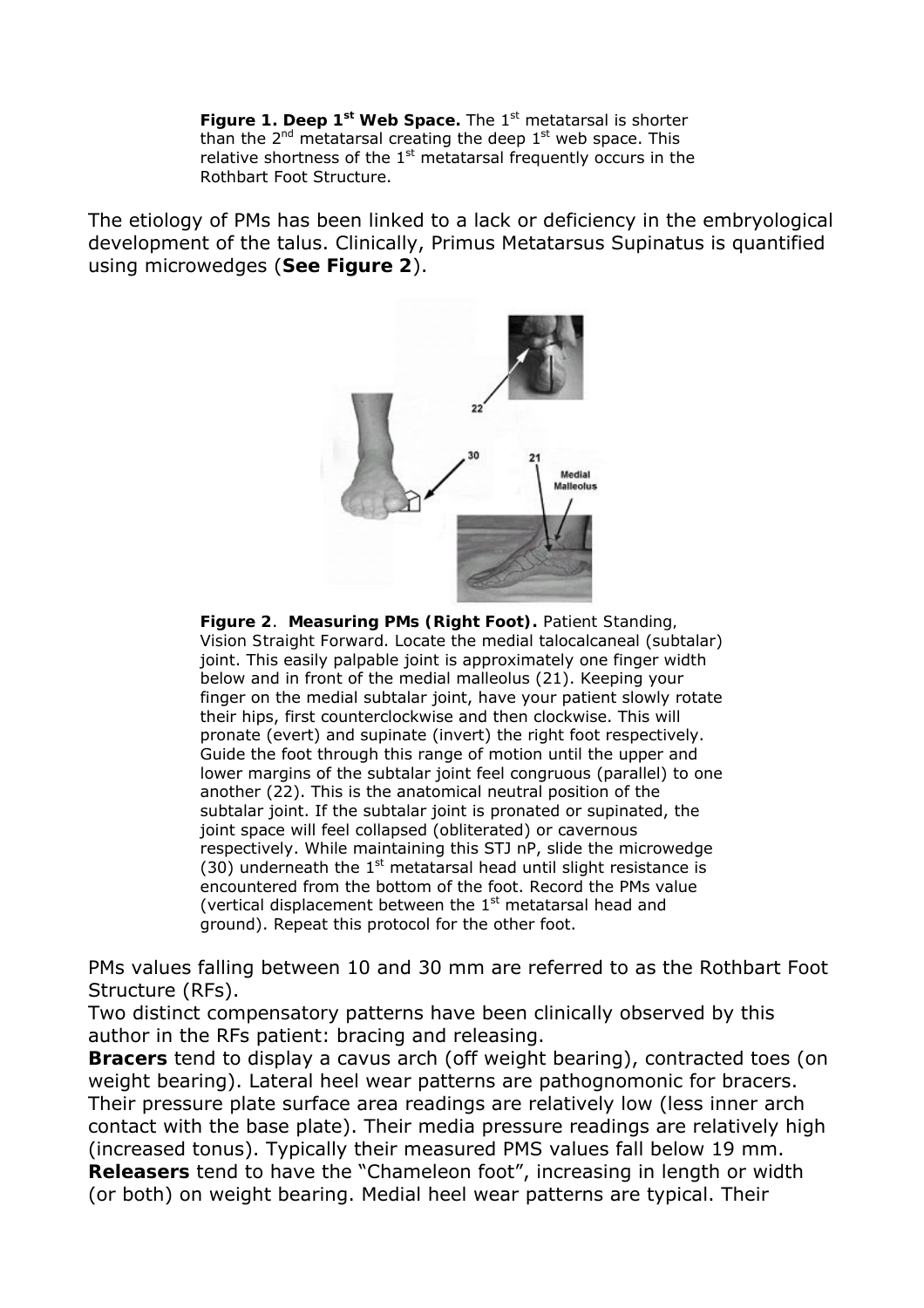surface area readings are relatively high (more inner arch contact with the base plate). Their media pressure readings are relatively low. Typically their measured PMS values fall above 19 mm.

The terms bracing and releasing are not synonymous with the terms supination and pronation. Many bracers are diagnosed as hyperpronators when evaluated for gait perturbations.

Medial column foot (mcf) insoles are used to stabilize RFs. Their mode of action is very different from conventional supportive-type orthotics. It has been suggested that these types of insoles act as a tactile stimulant to the bottom of the foot, providing a feedback to the cerebellum where the postural corrections are made (Fusco 2000, Gagey and Weber 2000, Bricot 1996, Willem 2003, Scoppa 2002).

This paper investigates the clinical effectiveness of medial column foot insoles using pressure plate analysis. The statistical data resulting from this study are based on independent trails with 3 degrees of freedom.

#### **Review of the Literature**

Measuring 1006 Egyptian Feet, Sewell (1905) was the first to publish on the substantial variances in the twist (torsion) of the talar head relative to its body (angle alpha) (**See Figure 3, 1a and 2a**).



**Figure 3. Medial Column Supinatus.** [Sectional Views, Frontal Plane] Lower alpha angles are linked to Primus Metatarsus Supinatus. Supinatus of the talar head determines the structural position of the medial column. Plate 1A illustrates Talar Supinatus, Plate 1B Navicular Supinatus, Plate 1C Cuneiform (Internal) Supinatus, and Plate 1D Metatarsal Supinatus and Microwedge. Higher alpha angles are linked to the plantargrade position of the 1<sup>st</sup> Metatarsal. The unwinding of the talar head, 'directs' the unwinding of the entire medial column of the foot, navicular to hallux (See Plates 2A –D).

Subsequently, Straus (1927) reported alpha angles ranging from 26 to 43 degrees, McPoil (1987) from 24 to 51 degrees, Sarrafian (1993) from 30 to 65 degrees. Tax (1980) and Hlavac (1970) proposed that the twist in the talar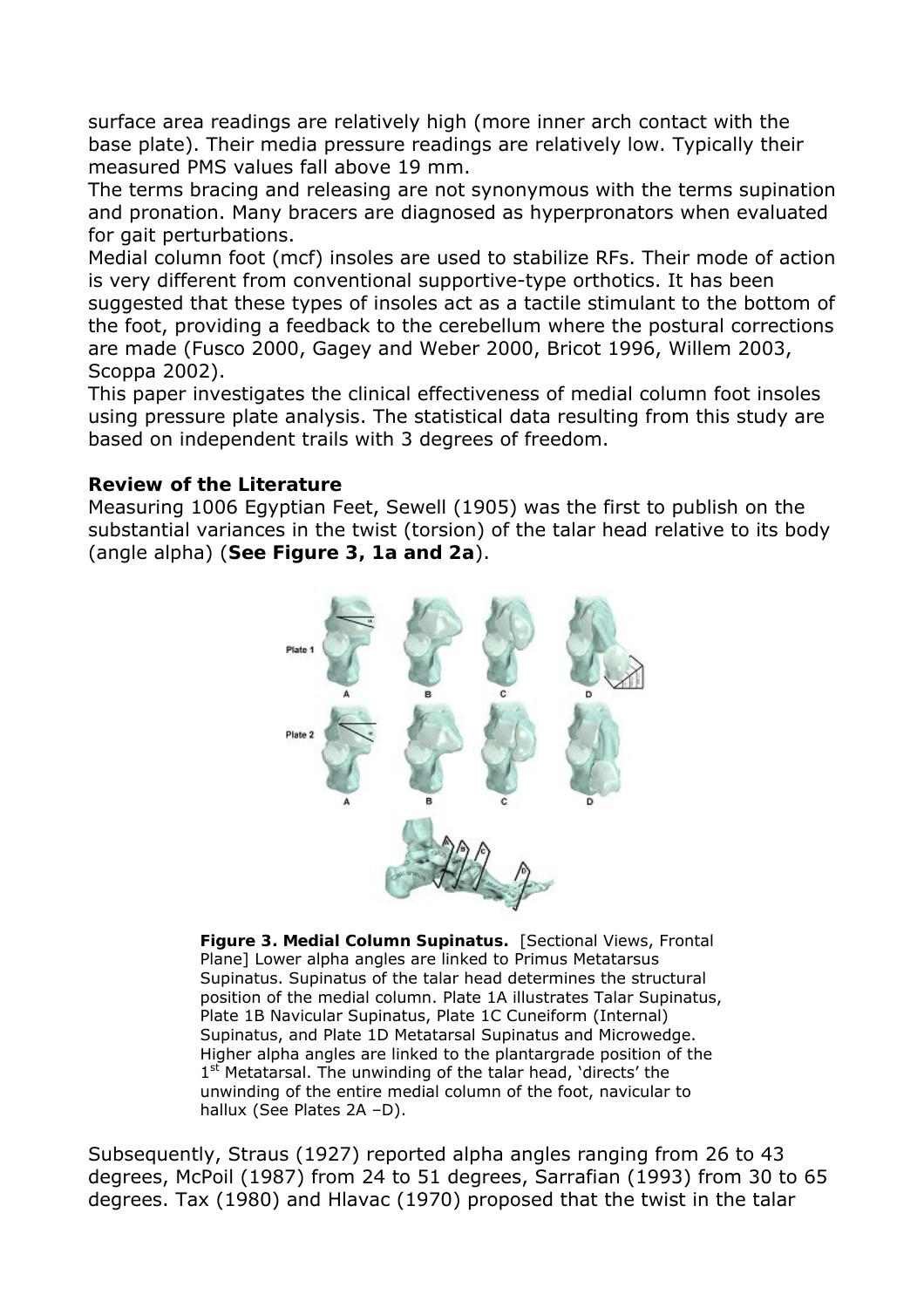head determined the structural position of the forefoot (i.e., forefoot varum or forefoot valgum). Rothbart (2002) suggested that lower alpha angles position the navicular in supinatus (**See Figure 3, 1b**), the internal cuneiform in supinatus (**See Figure 3, 1c**), the metatarsal in supinatus (**See Figure 3, 1d**), and ultimately, the hallux in supinatus. In the adult foot, this supinatus (structural elevation and inversion) of the  $1<sup>st</sup>$  metatarsal/hallux is termed Primus Metatarsus *S*upinatus (PM*s*). (In a previous published paper this foot structure was termed Primus Metatarsus *Elevatus*. However, a Google search of the internet archives uncovered a paper describing Primus Metatarsus Elevatus as a *positional* deformity. Hence to avoid any further confusion, the osseous deformity was renamed Primus Metatarsus *Supinatus*).

#### **Cuernavaca Study**

The Midicapteur's Podolab 2000**™** pressure plate analysis system was used to capture changes in surface area (sA) and media pressure (mP) readings after insole therapy. These readings were hard copied in both numerical and graphical format (**See Figure 4**) and then statistically evaluated to determine if the observed changes were the result of insole therapy or chance occurrence alone.



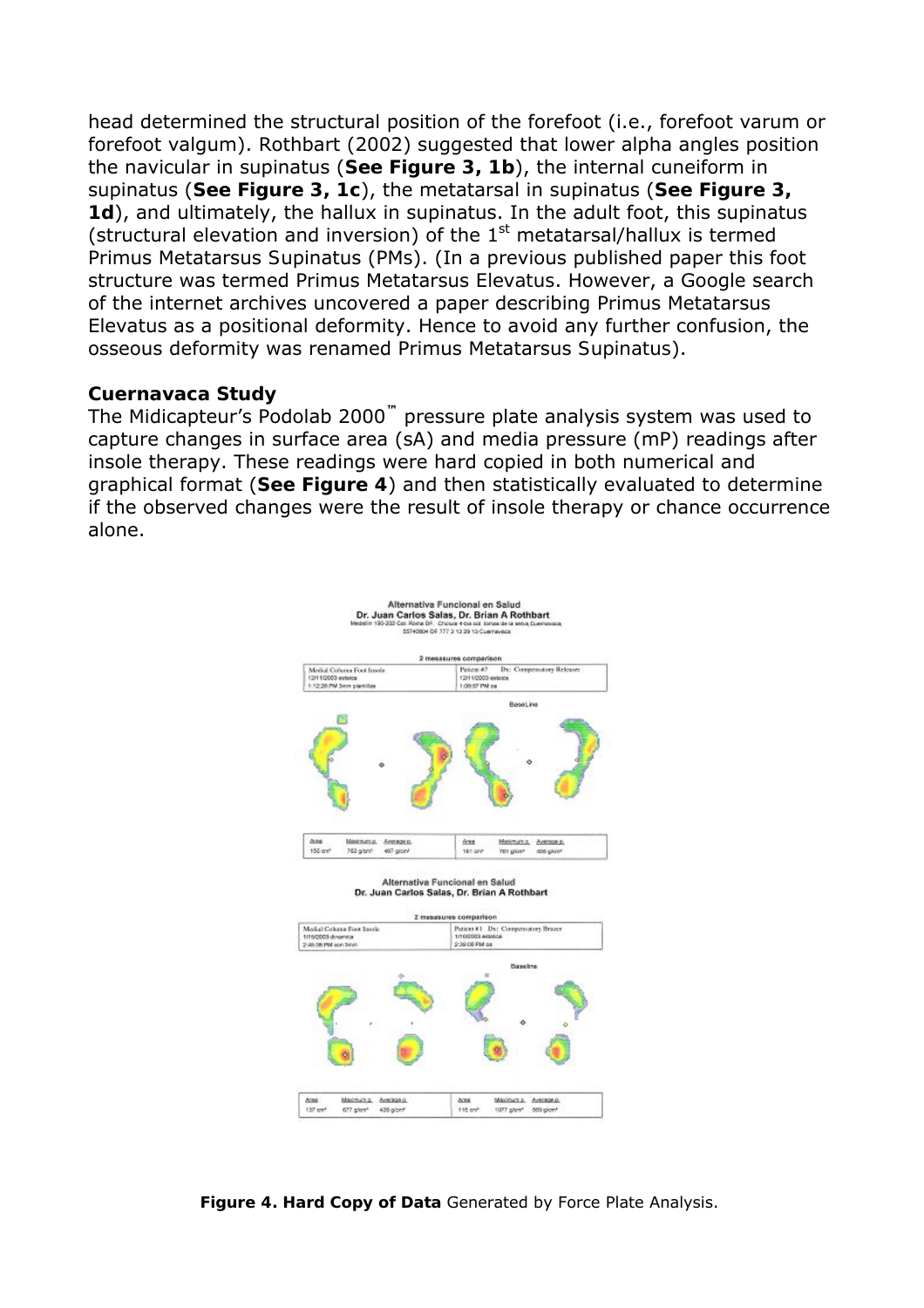#### **Protocol**

17 patients diagnosed as RFs were selected to participate in this study. Patients were excluded from this study if they were (1) diagnosed as having an upper or motor neuron lesion or any foot pathology that altered gait patterns, (2) amputees, or (3) if they required the use of a crutch or cane to walk. The selection of patients was not randomized relative to age, weight, height, sex, social or ethnic backgrounds. Each patient was fitted with a medial column foot insole dimensioned at approximately 30% of the measured PMs. The insoles, manufactured by Postural Dynamics Inc., incorporated a medial bar into a 1mm thick, flexible, flat base plate (**See Figure 5**).



**Figure 5. Medial Column Foot Insole.** Manufactured by Posture Dynamics Inc., a subsidiary of GRD BioTech Inc. (top right photograph) ( http//www.PostureDyn.com). The dimensions of the medial bar are demonstrated (middle right drawing): 60 represents the slope, 63 the vertex (maximal tactile input) and 64 the nadir (minimal tactile input) of the medial bar. Arch supports (80) are used in functional flatfeet where the structural integrity of the talonavicular joint is severely compromised.

Media pressure and surface area readings were obtained via the following protocol: (1) wearing shoes, the patient walked for several minutes, (2) shoes and socks removed, standing *barefooted* on the pressure plate, baseline mP and sA readings were recorded, (3) mcf insoles were fitted and placed in the shoes, the patient again walked (shod) for several minutes, (4) standing *barefooted* on the pressure plate, a second set of mP and sA readings were recorded. In all, 34 sets of measurements were obtained. Of salient importance was that all measurements were recorded while the patient was standing barefooted on the pressure plate.

#### **Results**

Baseline surface area  $(X_i)$  and media pressure  $(Y_i)$  readings for each of the 17 patients are presented in **Table 1**.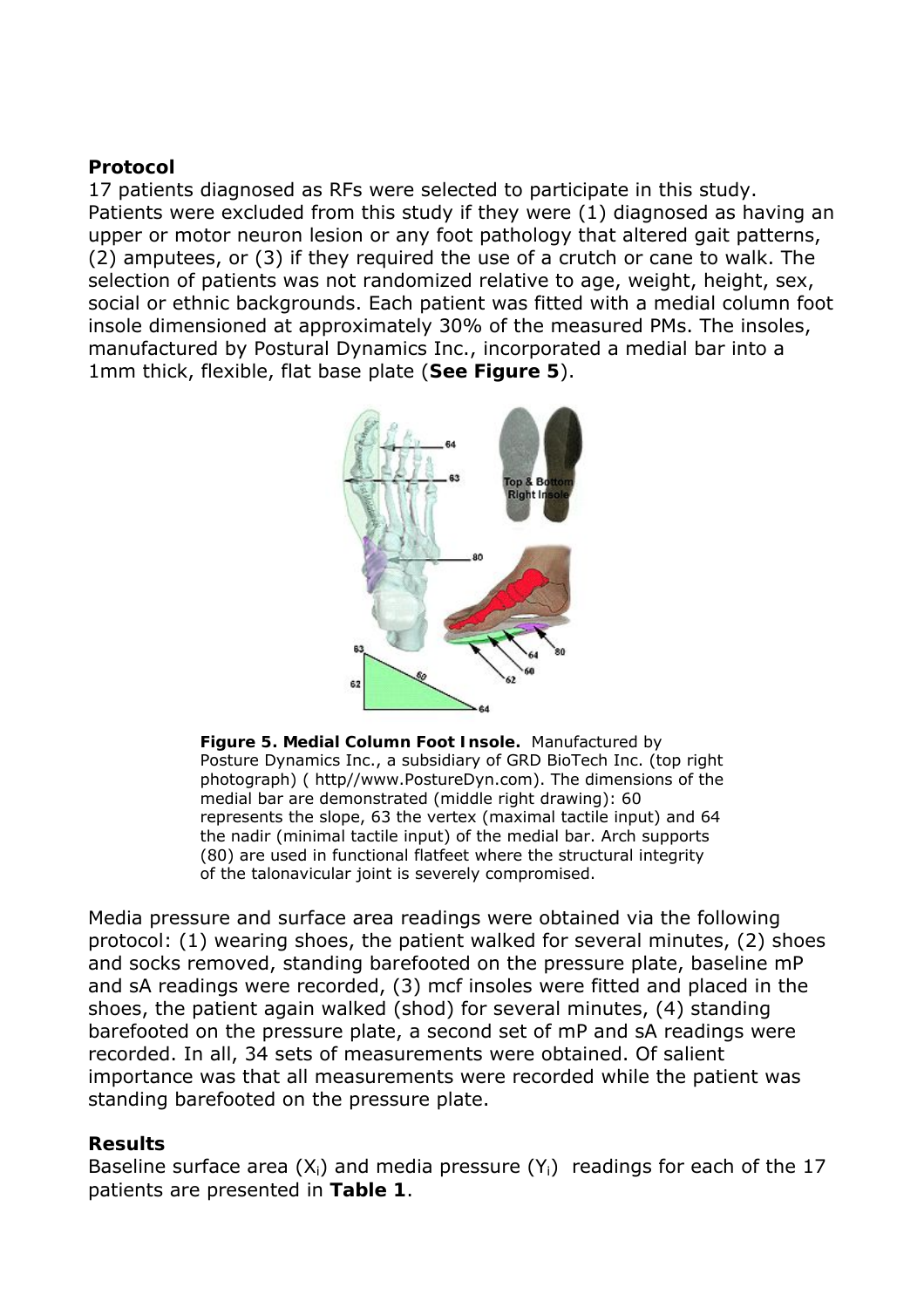| Patient         | xi (sA) | yi (mP) |
|-----------------|---------|---------|
| 1               | 171     | 345     |
|                 | 153     | 423     |
| $\frac{2}{3}$   | 181     | 435     |
| $\overline{4}$  | 182     | 367     |
| 5               | 113     | 239     |
| 8               | 150     | 545     |
| 7               | 177     | 418     |
| 8               | 208     | 368     |
| g               | 162     | 390     |
| 10              | 181     | 370     |
| 11              | 155     | 387     |
| $Mean =$        | 164.82  | 390.27  |
| SId Deviation = | 22.70   | 73.89   |
| 12              | 116     | 569     |
| 13              | 159     | 479     |
| 14              | 199     | 664     |
| 15              | 144     | 412     |
| 16              | 129     | 473     |
| 17              | 168     | 436     |
| $Mean =$        | 154.17  | 505.50  |
| Std Devistion = | 30.38   | 94.32   |

**Table 1.** Means and Standard Deviations of Initial (Baseline) Set of Readings.

Patients 1-11 (clinically diagnosed as releasers) recorded higher surface area readings (mean = 164.82 cm<sup>2</sup>) and lower media pressure readings (mean = 390.27 gms/cm<sup>2</sup>) compared to patients 12-17 (clinically diagnosed as bracers). The second set of surface area  $(X_i+1)$  and media pressure  $(Y_i+1)$  readings are listed in **Table 2**.

| <b>Table 2. Means and Standard Deviations</b> | of Second Set of Readings |           |
|-----------------------------------------------|---------------------------|-----------|
| Patient<br>ŝ                                  | $xi+1$ (sA)               | vi+1 (mP) |
| 1                                             | 161                       | 383       |
| 2                                             | 144                       | 486       |
| 3                                             | 150                       | 467       |
| $\frac{4}{5}$                                 | 152                       | 403       |
|                                               | 104                       | 260       |
| 6                                             | 156                       | 590       |
| 7                                             | 171                       | 433       |
| 8                                             | 198                       | 383       |
| 9                                             | 156                       | 394       |
| 10                                            | 174                       | 385       |
| 11                                            | 160                       | 398       |
| $Mean =$                                      | 156,91                    | 416.55    |
| Std Deviation =                               | 22.90                     | 81.56     |
| 12                                            | 137                       | 428       |
| 13                                            | 174                       | 466       |
| 14                                            | 203                       | 652       |
| 15                                            | 157                       | 357       |
| 16                                            | 164                       | 372       |
| 17                                            | 164                       | 433       |
| $Mean =$                                      | 186.50                    | 451.33    |
| Std Deviation =                               | 21.73                     | 106.35    |

**Table 2.** Means and Standard Deviations of Second Set of Readings.

The vector changes in surface area (∆X) and media pressure (∆Y) were computed and listed in **Table 3**.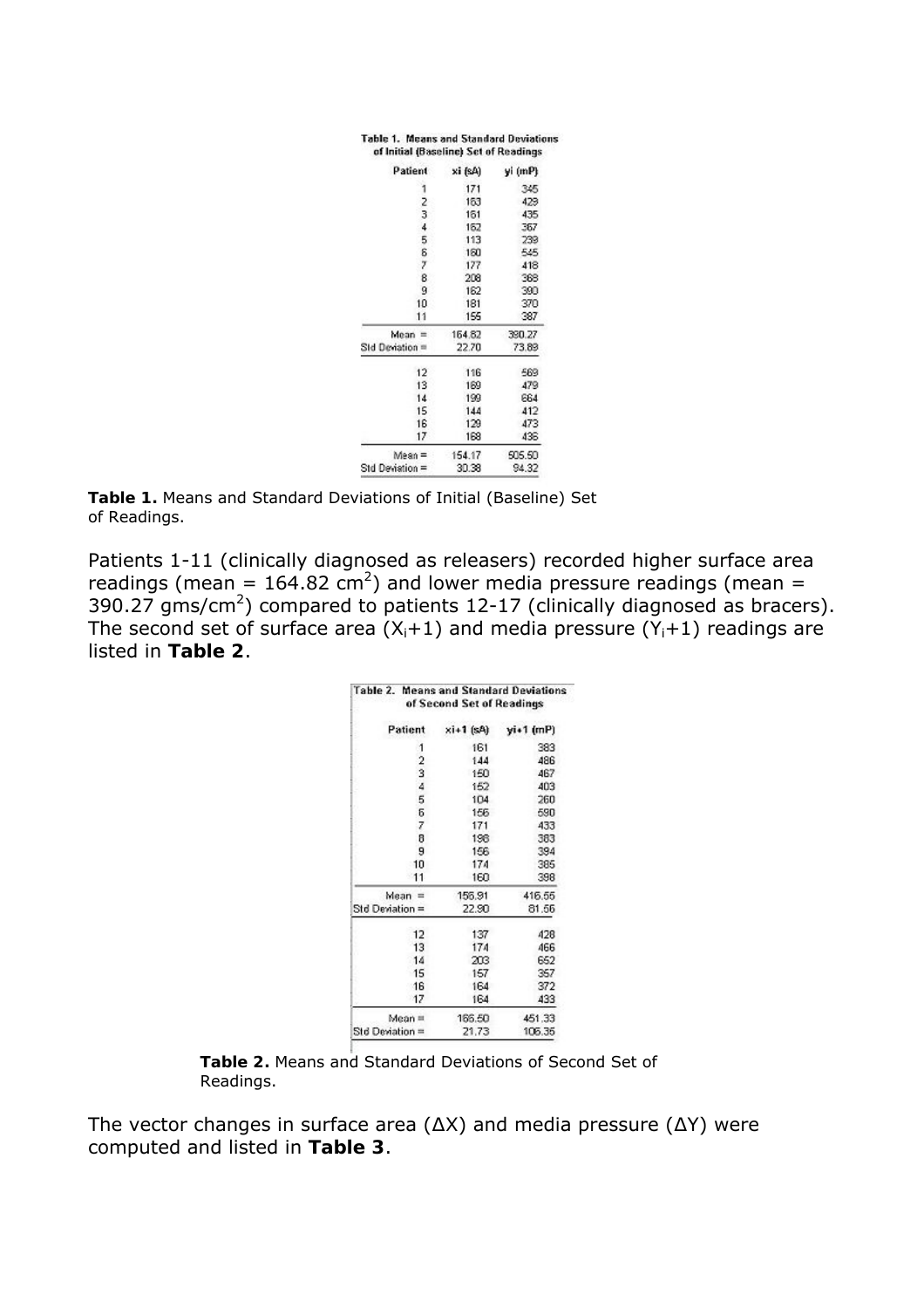Table 3. Computed Changes in mP and sA Readings

| Patient         | ∆x = (xi+1) - xi ∆y = (yi+1) - yi |          |
|-----------------|-----------------------------------|----------|
| 1               | $-10$                             | 38       |
| 2               | $-19$                             | 57       |
| 3               | $-11$                             | 32       |
| 4               | $-10$                             | 36       |
| 5               | $-9$                              | 21       |
| 6               | -4                                | 45       |
| 7               | $-6$                              | 15       |
| 8               | $-10$                             | 15       |
| g               | -6                                | 4        |
| 10              | -7                                | 15       |
| 11              | 5                                 | 11       |
| Mean =          | -7.91                             | 26.27    |
| Std Deviation = | 5.80                              | 16.43    |
| 12              | 21                                | $-141$   |
| 13              | 5                                 | $-13$    |
| 14              | 4                                 | $-12$    |
| 15              | 13                                | -56      |
| 16              | 35                                | $-101$   |
| 17              | -4                                | -3       |
| Mean =          | 12.33                             | $-54.17$ |
| Std Deviation = | 14.00                             | 56.26    |

**Table 3.** Computed Changes in mP and sA Readings

Bracers (patients 12-17) demonstrated a greater absolute mean change in surface area (12.33 cm<sup>2</sup>) and media pressure (54.17 gms/cm<sup>2</sup>) compared to releasers (patients 1-11). (The negative and positive numbers indicate direction of change along the x and y axis).

Four distinct ∆X∆Y patterns emerged from the Cuernavaca study: (1) +∆X,- ∆Y**;** (2) -∆X,+∆Y**;** (3) -∆X, -∆Y**;** (4) +∆X,+∆Y. Using these ∆X∆Y patterns the following null hypothesis was proposed: ∆**X**∆**Y patterns occur randomly** (Ha = ∆X∆Y patterns are due to insole therapy).

This null hypothesis was tested for level of confidence using the Chi-Square  $(X^2)$  test:

$$
\chi^2 = \sum_i^{(N_i - n_i)^2}
$$

Where N<sub>i</sub> are the *observed* frequencies in each pattern and n<sub>i</sub> are the *expected* frequencies in each pattern *if* based on **chance** occurrence alone.

The results of the Chi-Square (X<sup>2</sup>) test (See Table 4) *rejects* the null hypothesis.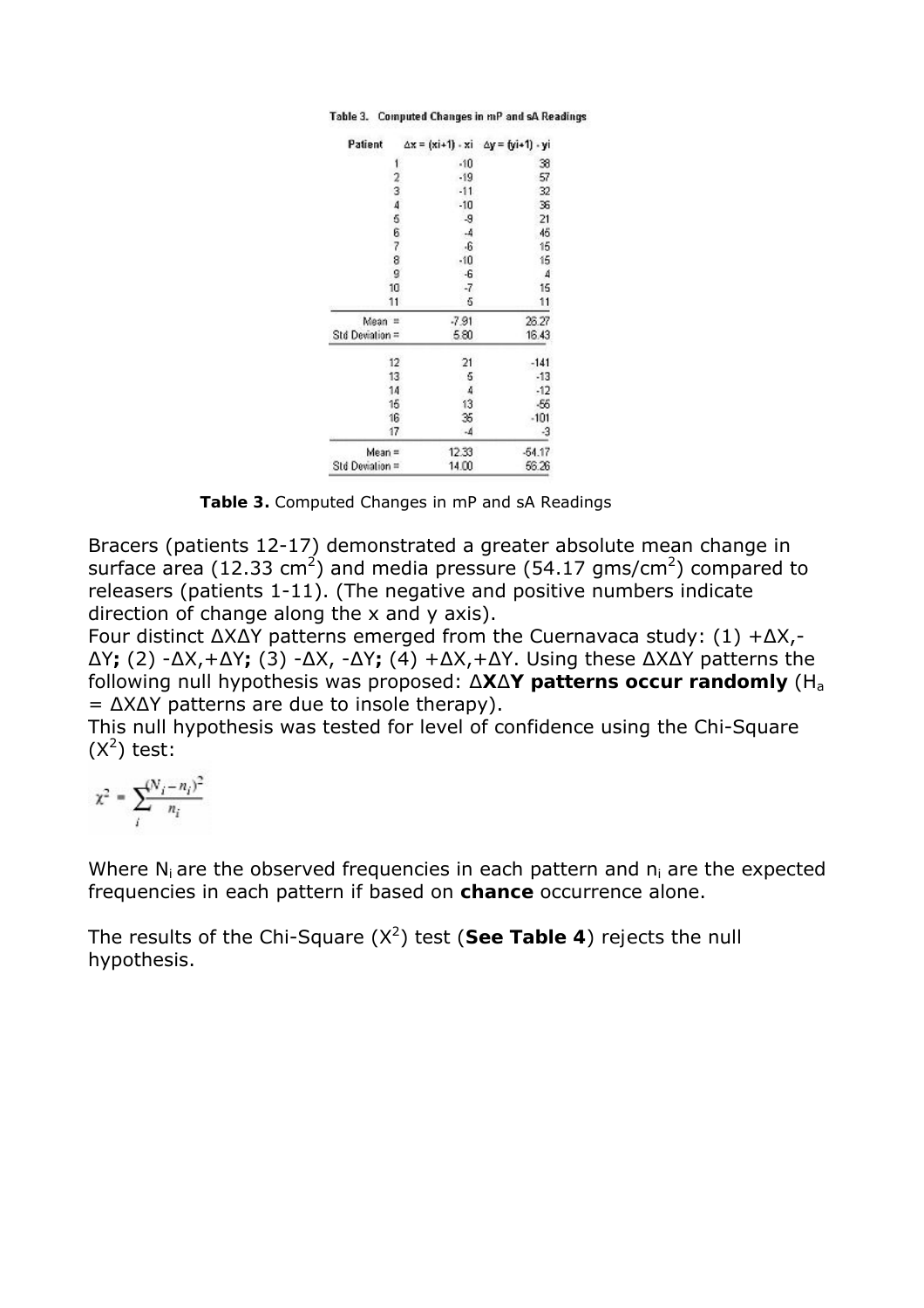|                                                              | <b>Bracers</b>                              | Releasers      |
|--------------------------------------------------------------|---------------------------------------------|----------------|
| $\Delta$ +x, $\Delta$ -y                                     | 5                                           | 0              |
| $\Delta$ -X, $\Delta$ +y                                     | 0                                           | 10             |
| $\Delta$ -X, $\Delta$ -V                                     | 1                                           | 0              |
|                                                              |                                             |                |
| $\Delta + \times$ , $\Delta + \vee$<br>Expected <sub>o</sub> | Ū<br>$_{\rm a}$ = Interpolated from Table 3 |                |
|                                                              | Bracers                                     | 1<br>Releasers |
| $\Delta$ +x, $\Delta$ -y                                     | 2.13                                        |                |
| $\Delta$ -X, $\Delta$ +y                                     | 2.13                                        | 2.13<br>2.13   |
| $\Delta$ -X, $\Delta$ -V                                     | 2.13                                        | 2.13           |

 $X^2$  = 2.89972E-09  $Chi =$ 1

**Table 4.** Statistical Analysis

The statistical probability of ∆X∆Y patterns being generated randomly is less than 1% ( $X^2 = 2.90E-09$ ). This gives us a very high level of confidence (> 99%) that the observed ∆X∆Y patterns in the Cuernavaca study were the result of insole therapy and not the result of chance occurrence. A postulate for the observed ∆X∆Y patterns is: (1) baseline readings are skewed left in bracers and right in releasers, and (2) effective insole therapy shifts surface area (∆X) and media pressure (∆Y) toward homeostasis (**See Figure 6**).



**Figure 6. Normalizing mP and sA Readings.** Cartesian Graph demonstrating the normalization (towards homeostasis) of medial pressure and surface area readings. The vectors towards normalization have both directional and magnitude properties.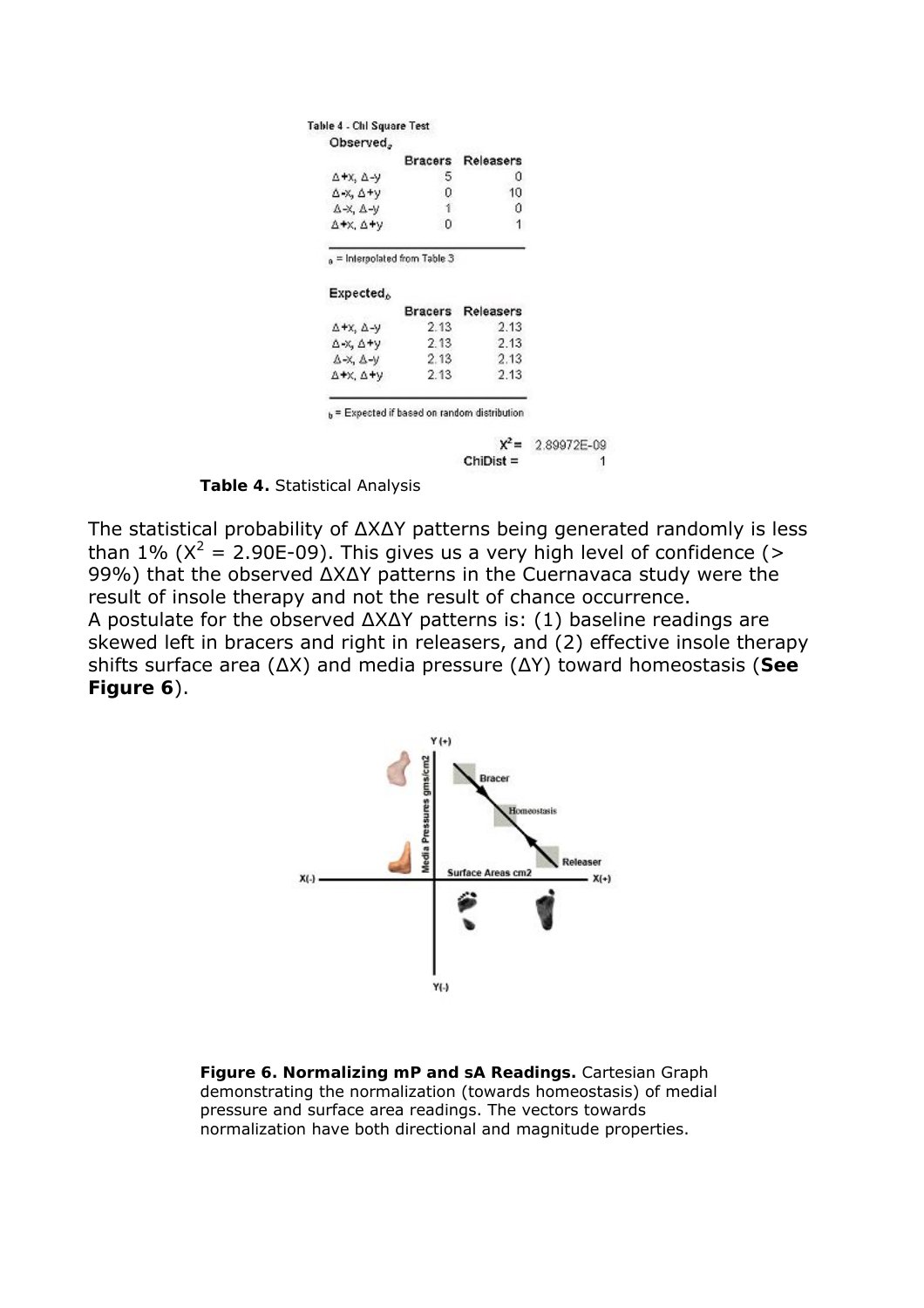This premise is substantiated in 15 of the 17 patients (**See Table 3**). The probability of this occurring randomly is less than 1 in 847 (based on a binomial distribution where  $p = 0.5$ ).

# **Cuernavaca Study – One Year Follow-up**

15 patients responded very positively to insole therapy. Their level of musculoskeletal pain was significantly less. However, patients #11 and #17 discontinued wearing their insoles for a sundry of visceral and musculoskeletal complaints. Interesting enough, their ∆X∆Y were skewed (away from homeostasis). ∆X∆Y may prove to be an invaluable tool in prognosticating the appropriateness of insole therapy (towards homeostasis = appropriate; away from homeostasis = inappropriate). However, more research needs to be done.

## **Discussion**

It appears that media (average) pressure readings actually represent the summation of two separate but concurrent forces: (1) the vertical component of the body's weight and (2) a smaller vertical component which represents the state of tonicity within the foot. This author suggests that the degree of tightness (digital contracture) of the toes against the pressure plate determines this reading and that it can vary when an afferent tactile stimulation is applied to the bottom the foot.

## **Conclusions**

Statistical evaluation (chi square test) of the data obtained in the Cuernavaca study yielded a > 99% level of confidence that the observed ∆X∆Y patterns were the result of insole therapy. It was postulated that *effective* insole therapy shifts surface area and media pressure readings toward homeostasis: (1) in releasers, surface areas would decrease (improved arch contouring), media pressures would increase (improved tonus in postural muscles), (2) in bracers, surface areas would increase (severity of arch diminished) media pressures would decrease (improved tonus in postural muscles). This was observed to be true in 15 out of 17 independent trials. The probability of this occurring randomly is < 0.5%.

Since all pressure plate readings were taken weight bearing and barefooted*,*  what we were measuring appears to be the body's ability to maintain improved homeostasis without support or continual tactile input, a process referred to as engraming. This correlated to our clinical experience of patients using their medial column foot insoles less and less, while still maintaining their level of wellness.

# **Call for Further Research**

Medial column foot insoles appear to be very effective in normalizing (towards homeostasis) surface area and media pressure readings in RFS patients. However, further research is needed to elucidate the precise 'modus operandi' of these insoles and whether ∆X∆Y patterns can be used to prognosticate the appropriateness of insole therapy.

# **References**